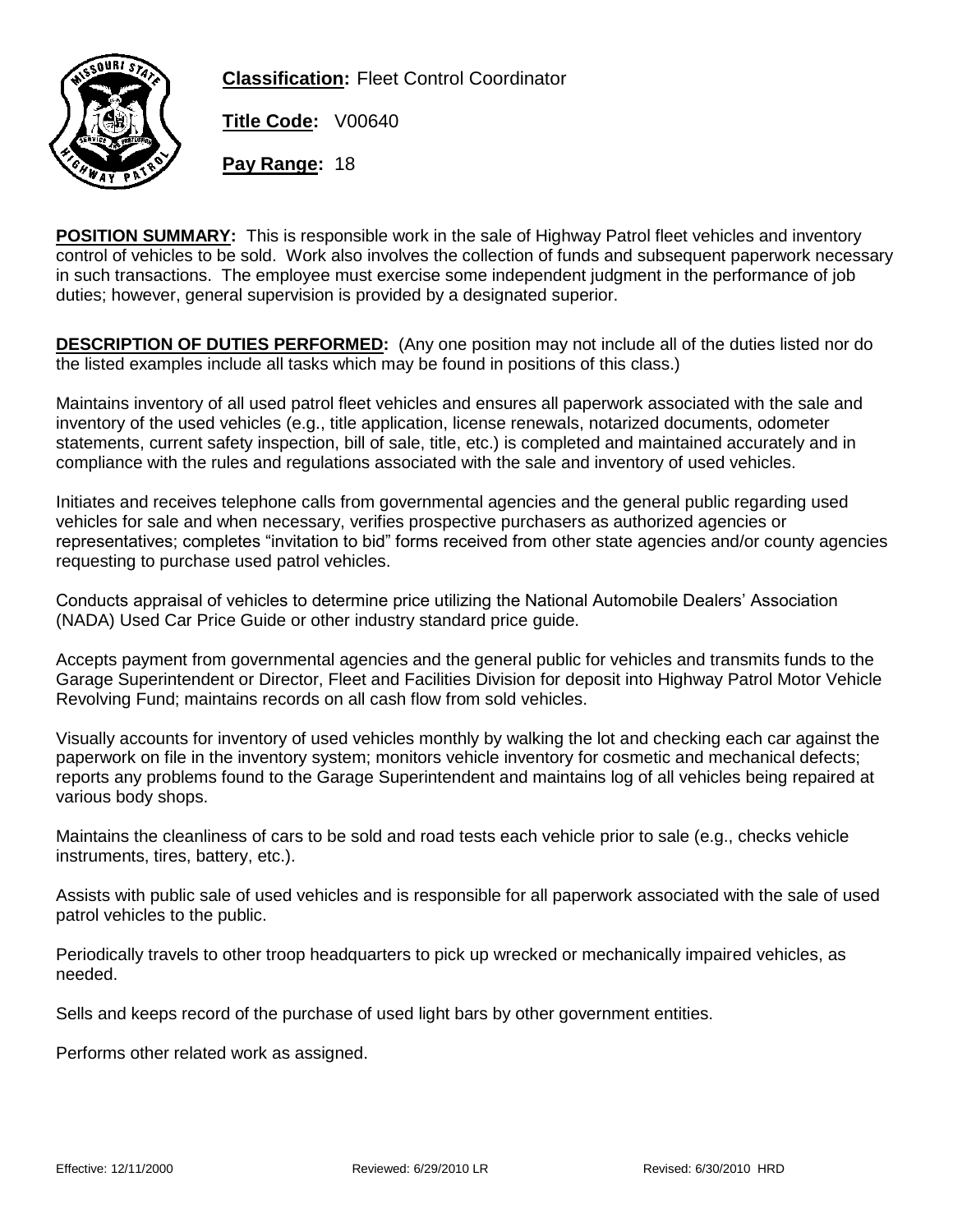Knowledge of the industry standard Used Car Price Guide.

Knowledge of the standard practices involved in vehicle sales and titling.

Knowledge of inventory methods and procedures.

Ability to handle incoming receipts of funds and remit in an accurate and timely manner to the Garage Superintendent or Director of Fleet and Facilities Division.

Ability to test drive, pick-up and deliver vehicles.

Ability to recognize vehicle defects and take corrective action.

Ability to transport vehicle parts and inventory parts.

Ability to transport and file records and documents.

Ability to operate basic office equipment as detailed in the description of duties.

Ability to handle restricted and confidential information in a professional manner and maintain the information as such.

Ability to communicate in English clearly and concisely, both orally and in writing.

Ability to establish and maintain harmonious working relations with others.

Ability to work with material that may be of a sexual nature relating to criminal activity (e.g., written material, photographs, and/or verbal language, etc.).

Ability to work hours as assigned.

**MINIMUM EXPERIENCE AND EDUCATION REQUIRED:** (The following represents the minimum qualifications used to accept applicants, provided that equivalent substitution will be permitted in case of deficiencies in either experience or education.)

Possession of a high school diploma or equivalent and three years experience in an automotive environment, i.e. vehicle sales, service sales, vehicle service, auto parts sales, or other related experience.

**NECESSARY SPECIAL REQUIREMENTS:** Must be able to be certified as a Notary Public upon employment.

Possess and maintain a valid driver's license.

**FLSA STATUS:** Non-Exempt